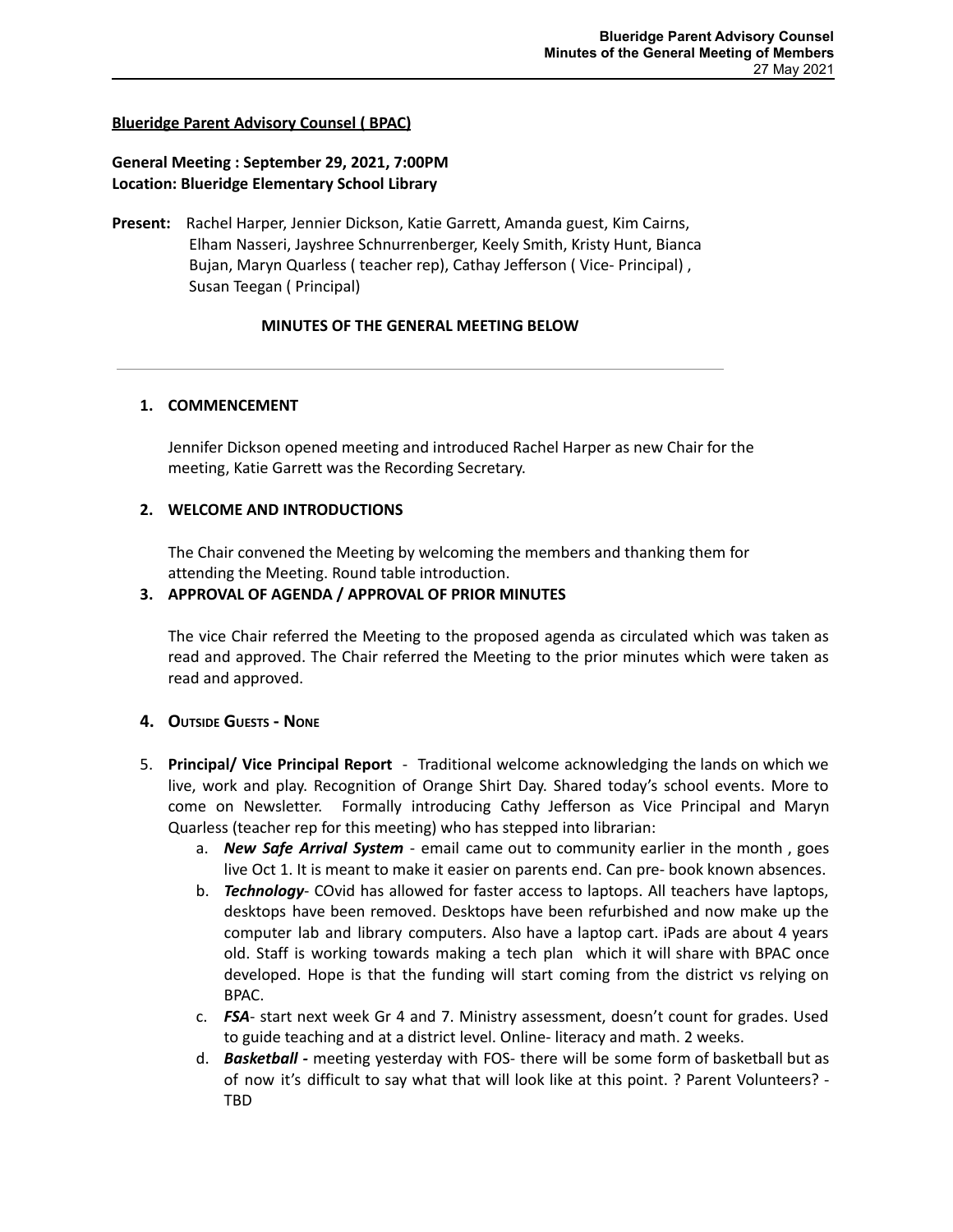e. *Strategic Plan* - presentation- Video can be accessed on North Van district website. Can access Blueridge school plan on school website. Focus on increasing diversity in Library - resources, authors, illustrations. Introducing a new Goal - addressing honouring the indigenous/First Nations People's principles of Learning. Staff is asking for a parent and student voice. **Looking for 2 parent volunteers to attend 2-3 meetings/ year to sit with school planning team. Welcoming perspective, feedback etc. Out of the box thinkers please apply**

# **6. Review and Discuss:**

- a. *Treasurers Report* profit of \$7000 last year. Thanks to new ideas to offset the fundraisers that were cancelled. Expenses were also down. Plans going forward combo of 2018/2020
- b. *Hot lunch program* it's back. Orders can be set now via Hotlunch website. Credits can be used. Add-ons- tbd - requires volunteer to purchase, organize and hand out.
- c. *Ecokids* want to tie in the Indigenous component as per school plan. There is a grant available.
- d. *Class reps* more information coming. We need more reps for many classes
- e. *Family of Schools (FOS*)- Jen D is the FOS rep. Meets once a month, Dorothy Lynas, Seymour Heights, Blueridge, Lynmour, Sherwood Park.
- f. *DPAC* District PAC- Jen D is the rep.
- g. *Budget* Jen D presented and explained report- Income and expenses
	- Action: Jen making a motion forward to change speakers budget to \$5000 this year. Rachel seconds it . No nays. **Approved**
	- open floor for questions on current budget
	- Action: Motion to approve budget (Jen D). Approved.

## h. *Upcoming Events/Speaker/Fundraisers*

- Saleema Noon- booked Oct parent online Zoom meeting on the Oct 25. Will be virtual. Children will follow after. Sexual health and Body Science
- Grit- Alex Dunham- in the process of being booked
- a. Upcoming Fundraisers
	- Coffee
	- Blueridge gear- coming soon.
	- Seymour passes- offered back in June. Not running again this fall.
	- Mugs-TBD
	- Card project- Feb or April- TBD
	- Neufelds- very successful last year. Hope to do this again instead of Cookies and Pies. - before Christmas. And then again in the spring.
	- Purdy's- very successful last year. Potentially running 2 rounds again.
	- Tree chip/ bottle drive- need someone with a "ticket" to be present.
	- Spring bulbs- TBD if it is a go will be run in the spring.
	- Panago and Cobb's
	- Future Santa's breakfast, parent social,
	- Popcorn- unable to run as of yet. Hopefully in the spring.